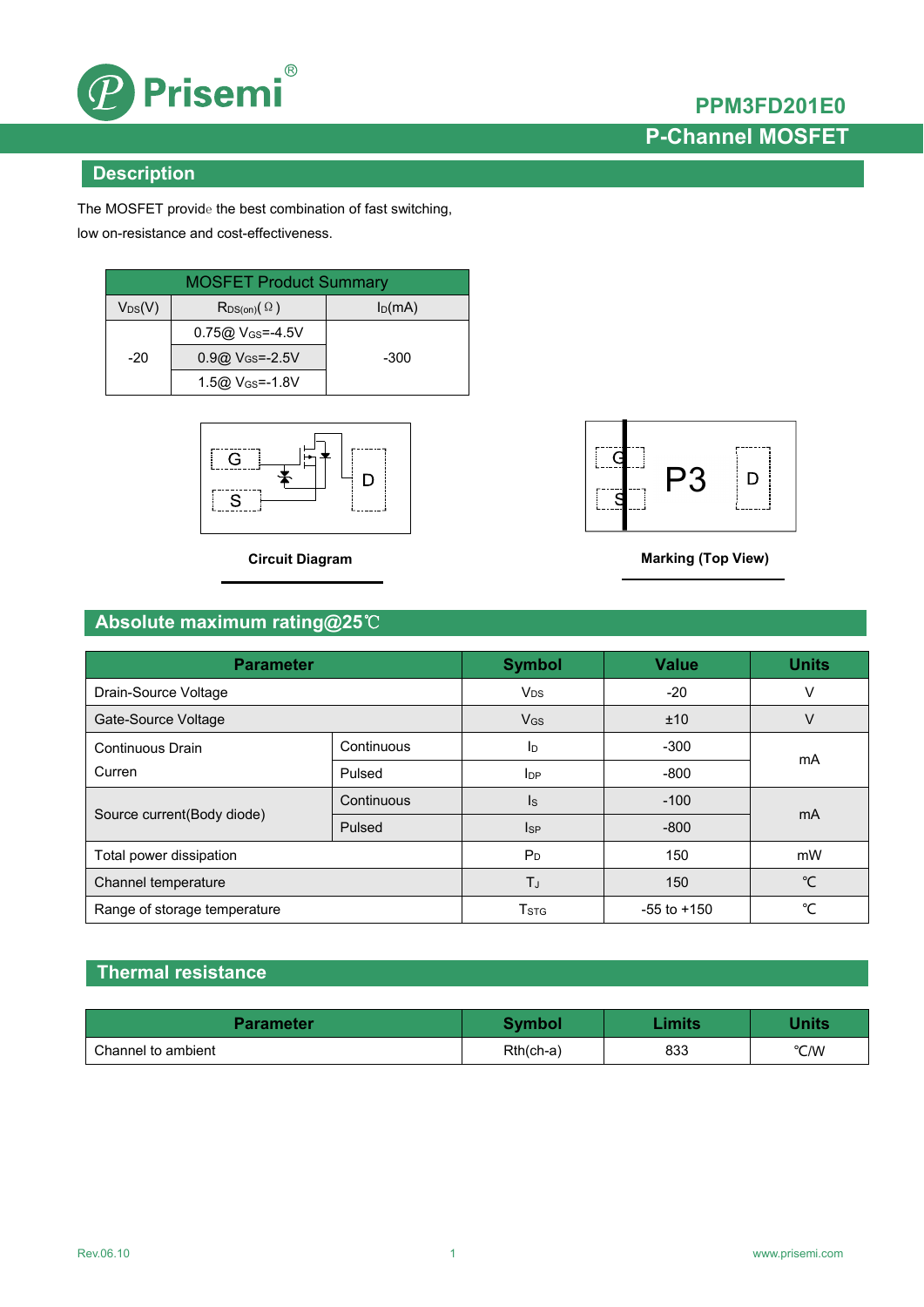# **P-Channel MOSFET**

## **PPM3FD201E0**

# **Electrical characteristics per line@25**℃**( unless otherwise specified)**

| <b>Parameter</b>                   | <b>Symbol</b>            | <b>Conditions</b>                                                         | Min.                     | Typ.                     | Max.   | <b>Units</b> |
|------------------------------------|--------------------------|---------------------------------------------------------------------------|--------------------------|--------------------------|--------|--------------|
| Drain-Source Breakdown Voltage     | <b>BV</b> <sub>DSS</sub> | $\ln$ =-1mA.V $\cos$ =0V                                                  | $-20$                    |                          |        | $\vee$       |
| Zero Gate Voltage Drain Current    | <b>l</b> <sub>DSS</sub>  | $V_{DS} = -20V$ , $V_{GS} = 0V$                                           | $\overline{\phantom{a}}$ | $\overline{\phantom{a}}$ | $-1$   | μA           |
| Gate-Body Leakage Current          | <b>I</b> GSS             | $V_{DS} = 0V, V_{GS} = \pm 8V$                                            | $\overline{\phantom{a}}$ | $\blacksquare$           | ±2     | μA           |
| Gate Threshold Voltage             | $V$ <sub>GS(th)</sub>    | $V_{DS}$ = $V_{GS}$ , $I_D$ =-250 $\mu$ A                                 | $-0.5$                   | $\overline{\phantom{a}}$ | $-1.1$ | $\vee$       |
|                                    | $R_{DS(ON)}$             | $V_{GS} = -4.5V$ , $I_D = -300mA$                                         | $\blacksquare$           | 0.75                     | 1.0    | Ω            |
| Static Drain-Source On-Resistance  |                          | $V_{GS} = -2.5V$ , $I_D = -200mA$                                         | $\blacksquare$           | 0.9                      | 1.5    | Ω            |
|                                    |                          | $V_{GS} = -1.8V$ , $I_D = -100mA$                                         |                          | 1.5                      | 2.2    | Ω            |
| Forward transfer admittance        | Yfs                      | $V_{DS} = -10V$ , $I_D = -200mA$                                          | 0.3                      |                          |        | S            |
| Input Capacitance                  | Ciss                     |                                                                           | $\blacksquare$           | 110                      |        | pF           |
| <b>Output Capacitance</b>          | Coss                     | $V_{GS}=0V$ , $V_{DS}=10V$ ,<br>$f = 1MHz$                                | $\overline{\phantom{a}}$ | 9                        |        | pF           |
| Reverse Transfer Capacitance       | <b>CRSS</b>              |                                                                           |                          | 5                        |        | pF           |
| Turn-On Delay Time                 | $t_{d(on)}$              |                                                                           | $\overline{\phantom{0}}$ | 5                        |        | ns           |
| Turn-Off Delay Time                | $t_{d(\text{off})}$      | $V_{DD} = -10V$ , $V_{GS} = -4.5V$ ,<br>$R_G = 10\Omega, R_L = 100\Omega$ | $\overline{\phantom{a}}$ | 15                       |        | ns           |
| Turn-On Rise Time                  | $t_{r}$                  | $In = -100mA$                                                             | $\overline{\phantom{0}}$ | $\overline{4}$           |        | ns           |
| <b>Turn-On Fall Time</b>           | $t_{f}$                  |                                                                           |                          | 13                       |        | ns           |
| <b>Total Gate Charge</b>           | Qg                       | $V_{DD}$ =-10V, $V_{GS}$ =-4.5V,                                          |                          | 1.4                      |        | nC           |
| Gate-Source Charge                 | Qgs                      | $In = -200mA$                                                             |                          | 0.3                      |        | nC           |
| Gate-Drain Charge                  | Qgd                      | $R_G = 10\Omega, R_L = 50\Omega$                                          |                          | 0.3                      |        | nC           |
| Drain-Source Diode Forward Voltage | <b>V<sub>sp</sub></b>    | $V$ <sub>GS</sub> =0V, I <sub>S</sub> =-200mA                             |                          | $\overline{\phantom{a}}$ | $-1.2$ | $\vee$       |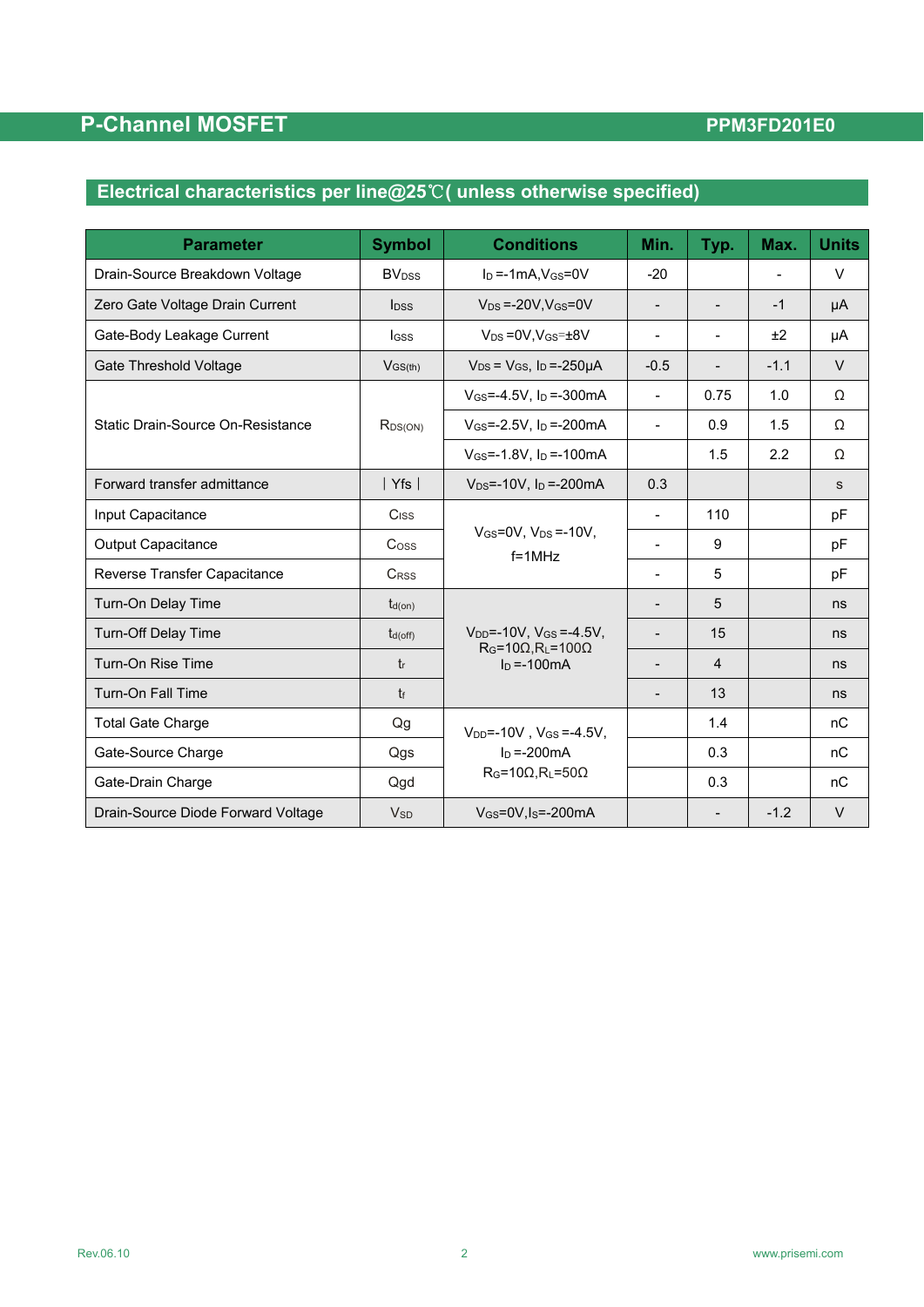













current(I)



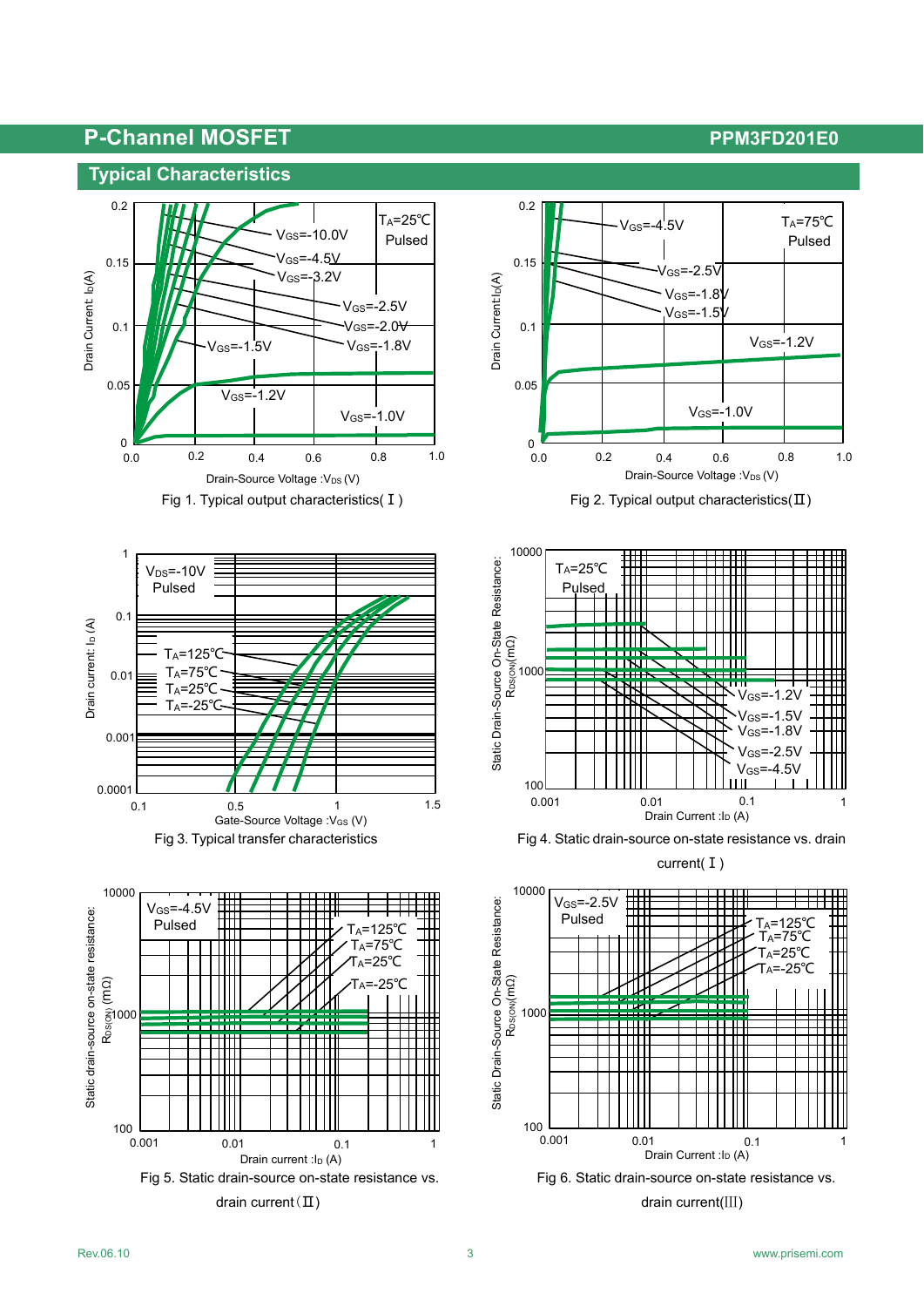















gate source voltage

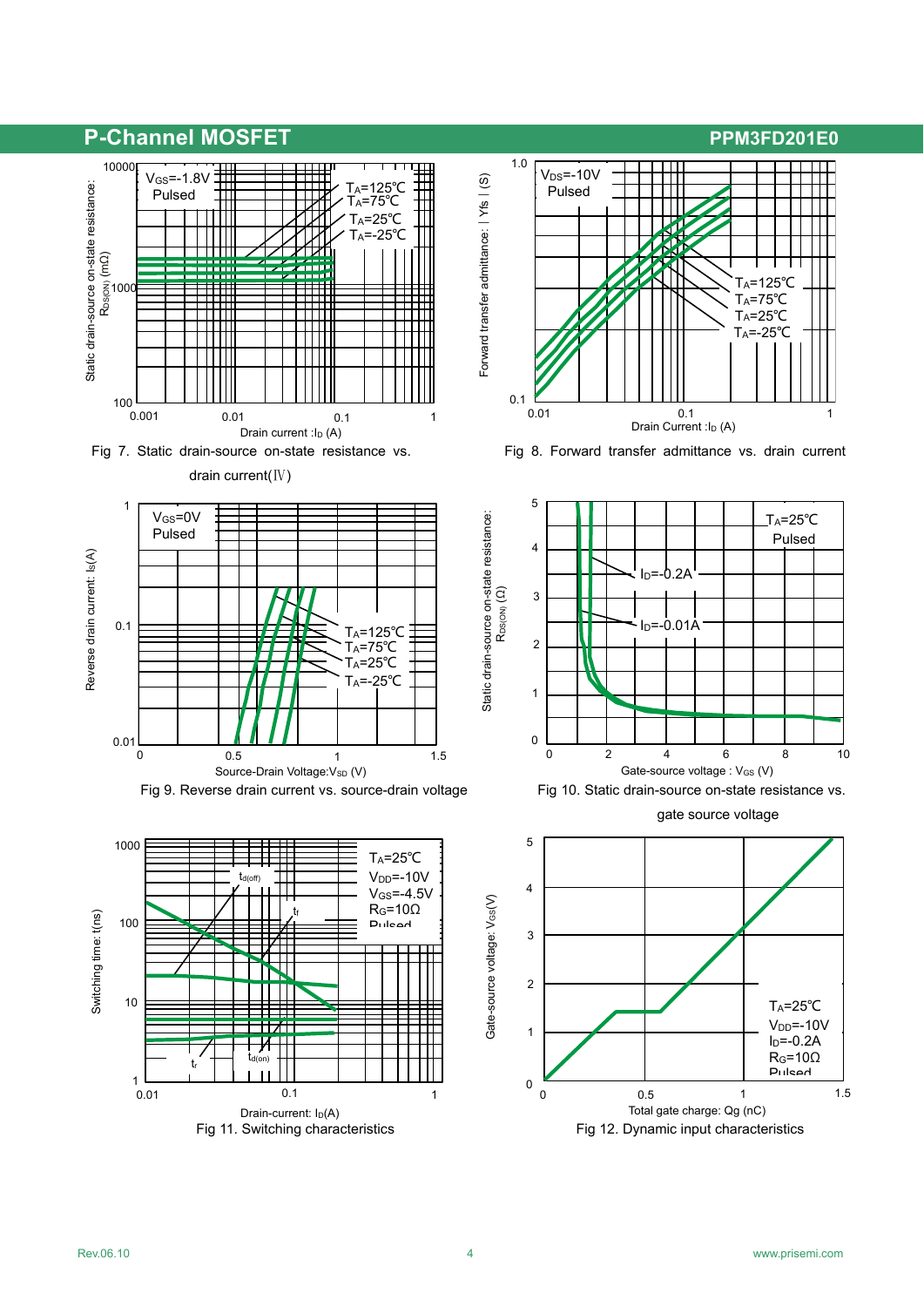

### **Measurement circuit**



Fig.1-1 Switching time measurement circuit Fig.1-2 Switching time waveforms



Fig.2-1 Gate charge measurement circuit Fig.2-2 Gate charge waveform



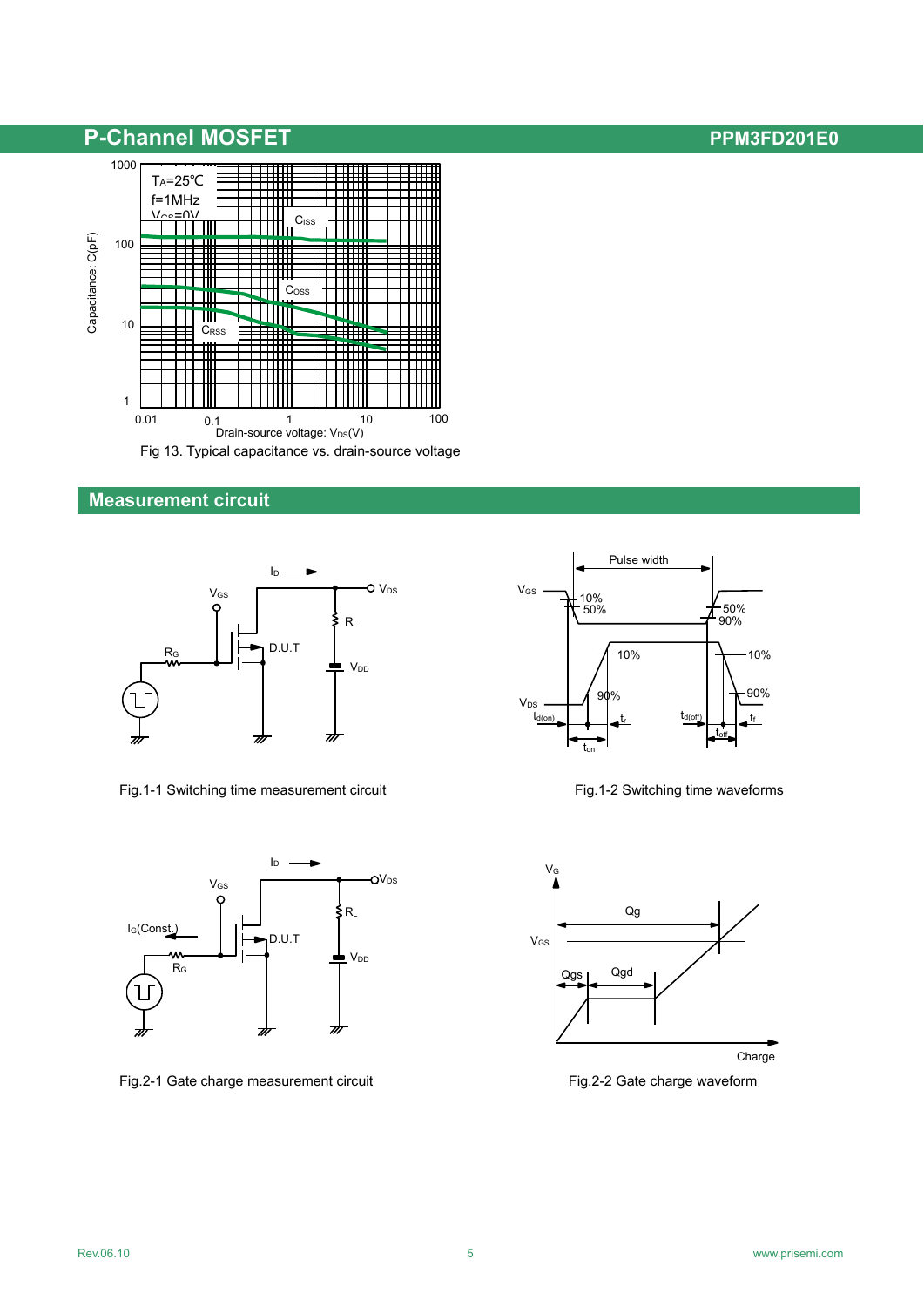### **Product dimension (DFN1006-3L)**



### Top View





Suggested PCB Layout

Unit:mm

### $B1$ B2 e Ļ.  $G^!$  $L2$   $L3$   $L1$ S L4 Bottom View

| Dim       | <b>Millimeters</b> |       | <b>Inches</b> |            |
|-----------|--------------------|-------|---------------|------------|
|           | <b>Min</b>         | Max   | <b>Min</b>    | <b>Max</b> |
| A         | 0.33               | 0.498 | 0.013         | 0.020      |
| B         | 0.00               | 0.05  | 0.000         | 0.002      |
| <b>B1</b> | 0.10               | 0.20  | 0.004         | 0.008      |
| <b>B2</b> | 0.45               | 0.55  | 0.018         | 0.022      |
| D         | 0.90               | 1.05  | 0.035         | 0.041      |
| E         | 0.50               | 0.65  | 0.020         | 0.026      |
| e         | 0.35               |       | 0.014         |            |
| L1        | 0.20               | 0.30  | 0.008         | 0.012      |
| L2        | 0.20               | 0.30  | 0.008         | 0.012      |
| L3        | 0.39               |       | 0.015         |            |
| L4        | 0.25               | 0.35  | 0.010         | 0.014      |

# **Marking information**



## **Ordering information**

| Device      | Package             | Reel | <b>Shipping</b>     |
|-------------|---------------------|------|---------------------|
| PPM3FD201E0 | DFN1006-3L(Pb-Free) | 711  | 10000 / Tape & Reel |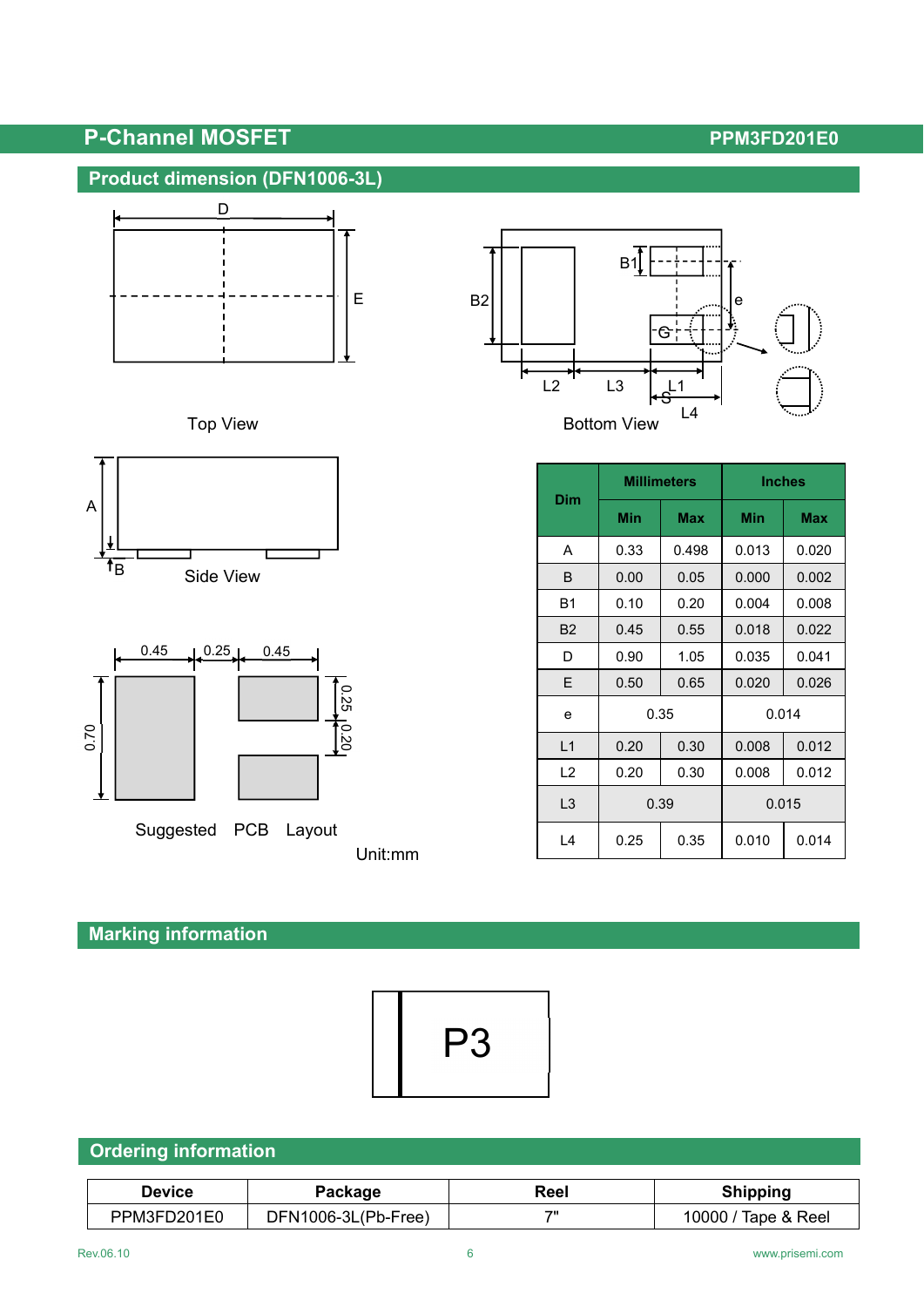### **Load with information**